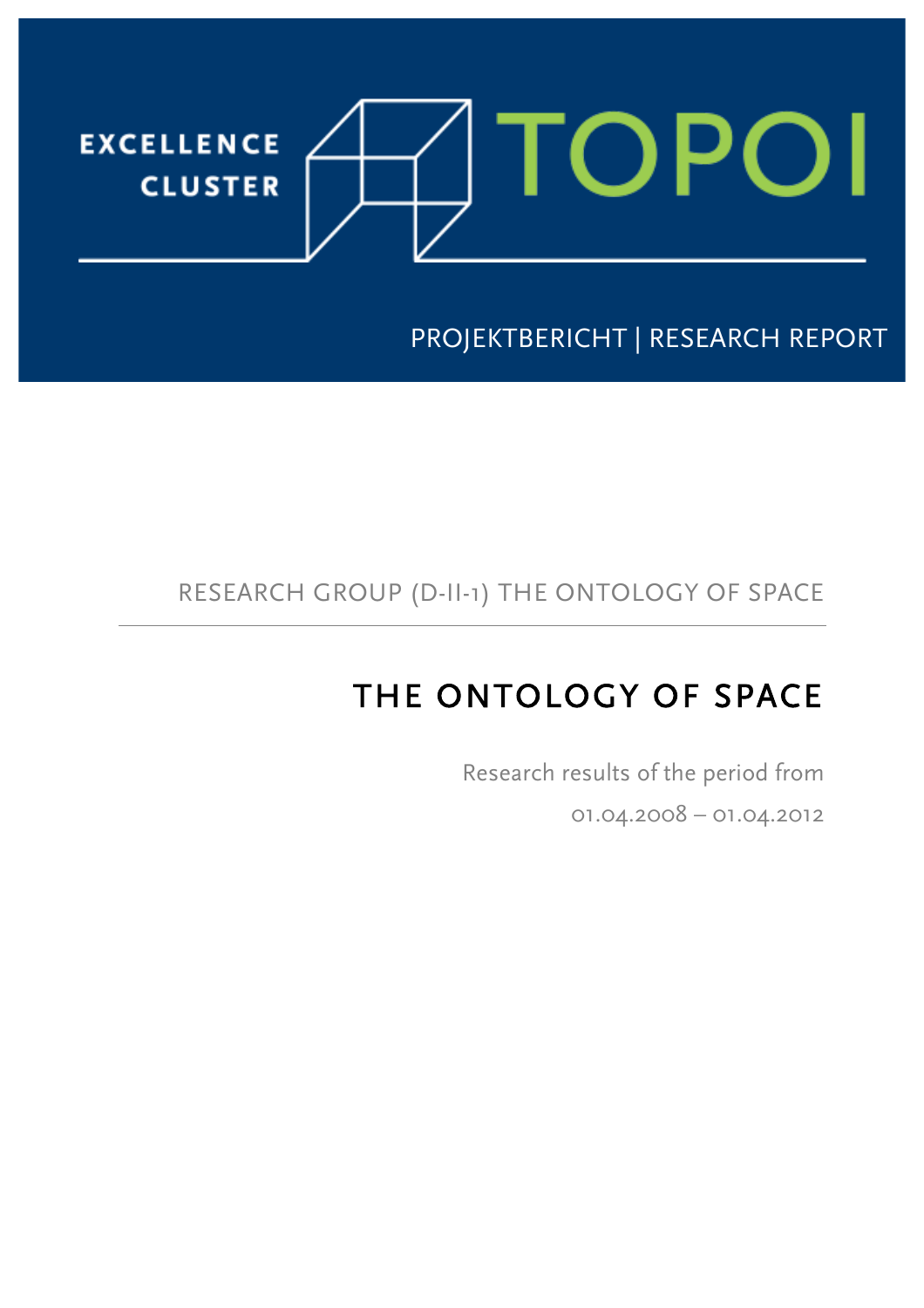### **Members of the research project**

**Prof. Jonathan Beere**, Humboldt-Universität zu Berlin, Topoi Principal Investigator **Gábor Betegh**, Central European University (Budapest) **Christian Pfeiffer**, Humboldt-Universität zu Berlin, Doctoral Fellow **Andreas Anagnostopoulos**, Humboldt-Universität zu Berlin, Senior Fellow

## **Description of research question, approach and results**

#### **Research question**

How does Aristotle understand the ontology of space, spatial relations and spatial entities?

#### **Research methodology and approach**

We approached the research questions through *close reading* of relevant texts, reconsideration of their philological basis in the manuscript tradition (when called for), systematic reconstruction and assessment of the arguments, guided always by sensitivity to their place in the ancient history of science. The work on this project benefited from close ties with the Junior Research Group, "Place, Space and Motion," particularly the post-Aristotelian perspective.

#### **Results**

This group's main achievement has been to bring into focus a cluster of issues concerning the relationship of space and body. This relationship is intimately connected with the status of knowledge of space and its relationship to knowledge of body. These issues surface in a variety of diverse but related philosophical contexts from the pre-Socratics, through Plato and Aristotle, to the Hellenistic schools and the commentary literature of Late Antiquity.

Gábor Betegh solved a problem that arises within Plato's Timaeus about what two bodies cannot be in the same place at the same time. Because his answer makes no use of the concept of impenetrability, it is both philosophically interesting (since one would have expected impenetrability to play a role) and textually justifiable (since the text says nothing about impenetrability). Betegh's answer has two parts. The first concerns any two bodies of different kinds, for instance a particle of fire and a particle of water. Any two bodies of different kinds will necessarily have opposite properties (for instance hot and cold), and opposite properties cannot be present at the same time at the same place. This account does not, however, apply to two bodies of the same kind, and a second answer must be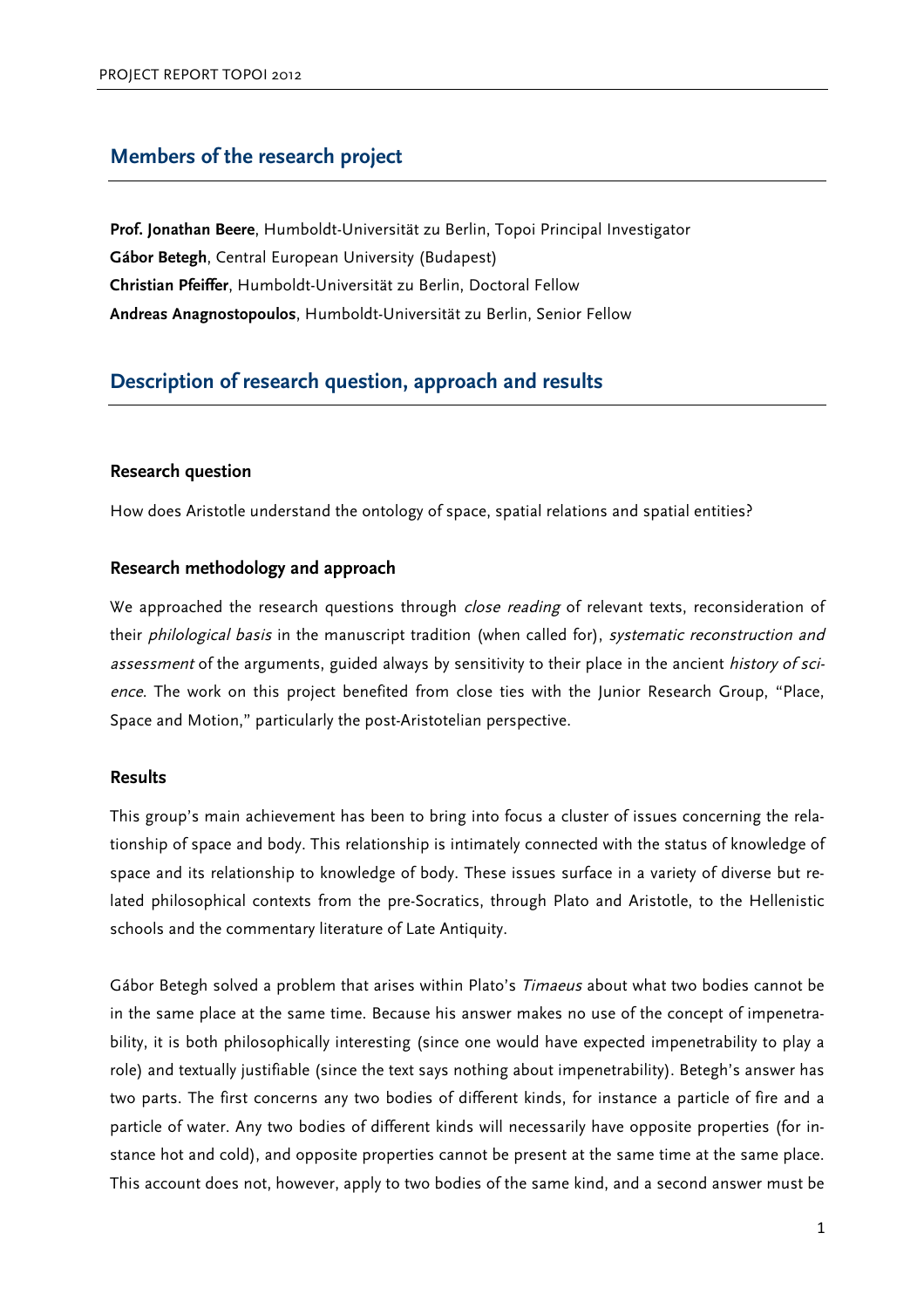sought to cover such cases. The proposed, and more tentative, answer relies on the stricture, explicit in the text, that these crafted bodies be as beautiful as possible – where »beautiful« means »geometrically regular.« If two particles of the same kind were to interpenetrate, an ugly body would result.

Beere has also done substantial work on the *Timaeus*. His work has focused on the relationship between the so-called Receptacle and the bodies that are "in" the receptacle. He argues that the Receptacle is the bearer of certain fundamental perceptible properties (viz., the properties of the traditional elements), but that it is nevertheless not a part of any perceptible body. Thus, in the Timaeus, being a part and being a subject of a property do not come together in the way that we would normally expect. This is a philosophically challenging and interesting position, and a new way of interpreting the text.

Our working group has arrived at four results regarding Aristotelian themes related to body and to space. (1) The first concerns the reasons why Aristotle espouses the doctrine that two bodies cannot be in the same place at the same time, but he does not explain its basis. Christian Pfeiffer has worked out a very interesting idea, which, like Betegh's reading of the Timaeus, explains this principle about bodies in much more »metaphysical« terms than one might have expected. In particular, Pfeiffer thinks that Aristotle specifies necessary and sufficient conditions for the individuation of bodies in terms of their boundaries. Two bodies cannot be in the same place because this would entail that they have the same boundaries at the same time, which is for Aristotle impossible.

(2) In his dissertation "The Metaphysics of Bodies in Aristotle" (written in English, submitted March 2012), Christian Pfeiffer investigated the role the notion of body has for Aristotle conception of physical science. He argued that an analysis of the notion of body should be part of the conceptual investigation of basic notions of physical science we find in Physics III and IV. Although Aristotle did not devote a series of chapters to the notion of body as in the case of place, time and void, the notion of body is of equal importance for his project in the *Physics* and it is possible to reconstruct a unified and comprehensive theory of body. Pfeiffer thereby shows (1) why the study of bodies is a genuinely physical study and how it differs from a mathematical analysis of body. (This further develops ideas from the paper he wrote together with Betegh and Pedriali for *Rhizai*.) (2) He further shows how the general thesis about the place of Aristotle's arguments sets the context for Aristotle's specific views on bodies. More specifically, Pfeiffer investigates (among others) how (2a) the priority of bodies over lower-dimensional magnitudes, (2b) the difference between continuity and contact, and (2c) the claim that the parts of a body exist potentially are all grounded in the metaphysical constitution of physical bodies.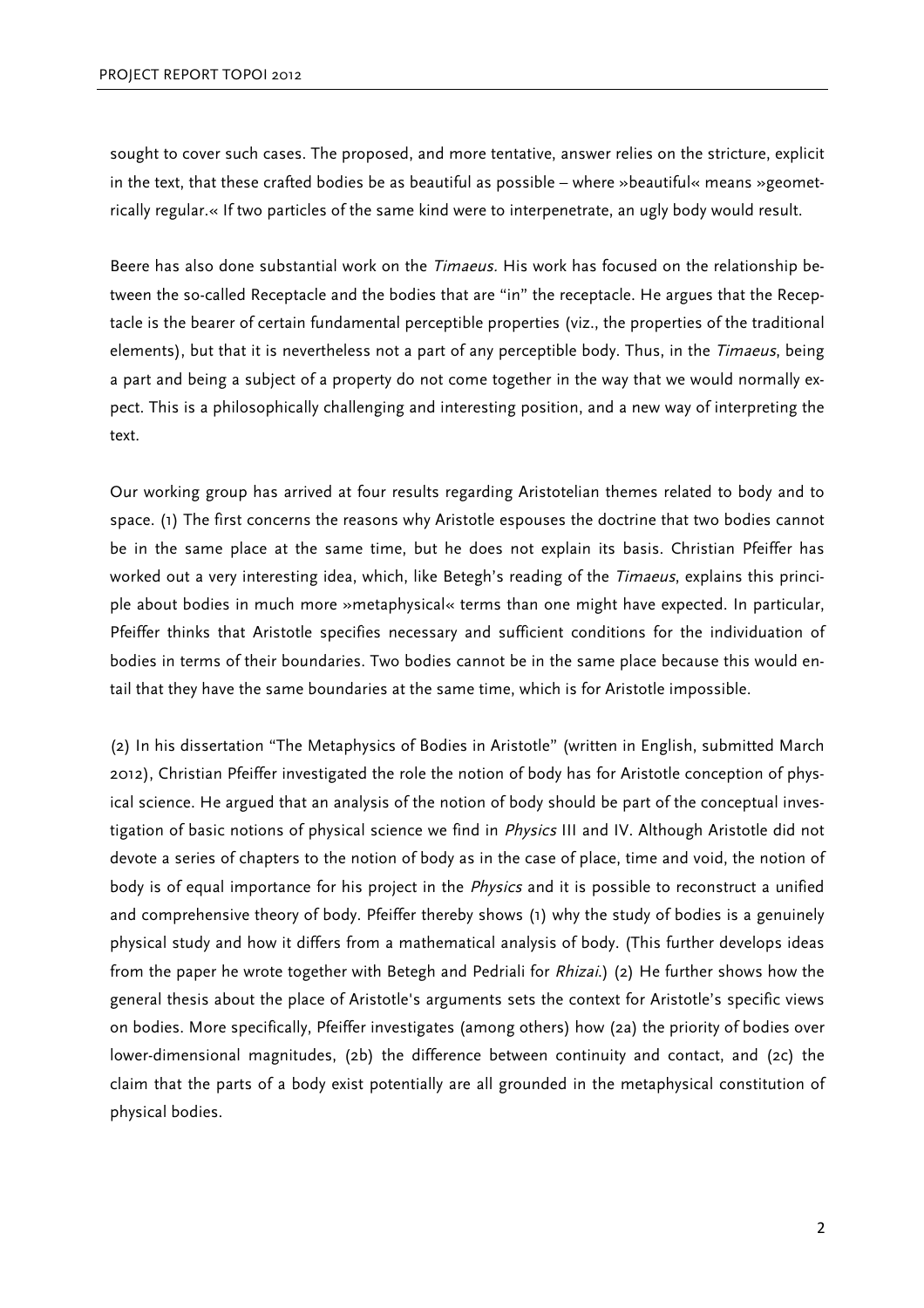(3) Beere focused in his book, *Doing & Being*, on the conceptual and metaphysical foundations of Aristotelian metaphysics, namely the concepts of *energeia* and *dunamis*. He argued that the traditional understanding of these concepts has to be revised. *Energeia* has to be conceived in such a way as to cover, without ambiguity, both activities and states. *Dunamis* is to be understood as a capacity. These concepts play an integral role in Aristotle's thought about space: e.g., some places exist in capacity; some bodies have parts in capacity; some geometrical objects are divided in capacity; the void may or may not have being in capacity (Aristotle seems to contradict himself on this). In one chapter of his dissertation, Pfeiffer builds directly on this work, showing it bears on the metaphysics of bodies and their parts.

(4) Anagnostopoulos has been attempting to clarify what change, including in particular locomotion, amounts to for Aristotle. He has found that several of Aristotle's most fundamental discussions of change in his *Physics* are motivated not by convictions about the ontology of change, but by the need for change to be subject to explanation. Anagnostopoulos's bold view is that Aristotle's conception of change does not commit him to the problematic claim that change is an »actuality«, but rather to change being a species of activity or event (energeia) (Andreas Anagnostopoulos, "Change in Aristotle's Physics III", in: James Allen, Eyólfur Emilsson, Ben Morison und Wolfgang-Rainer Mann [Hrsg.], Oxford Studies in Ancient Philosophy. Essays in Memory of Michael Frede, Oxford - New York: Oxford University Press, 2011, 33–79). This raises several difficult questions about how to distinguish genuine changes from other activities. One of the most interesting such cases concerns the boundary between natural science and psychology. Anagnostopoulos argues that the crucial factor that distinguishes perception from genuine change can be traced back to Aristotle's definition of change in Physics III, as »the activity of a potential being, as such.« According to Anagnostopoulos, Aristotle has in mind a restricted notion of potentiality that does not applie to perceivers, as such. Anagnostopoulos's collaboration with the group, »Mapping Body and Soul« (D-III-E-II-2) has been especially fruitful in supporting his research on the relations between Aristotle's natural science and psychology.

Body returns to center stage in Betegh's work on Sextus Empiricus. In Against the Physicists, Sextus argues against physics by arguing against the coherence of the very concept of body. Oddly, however, Sextus's arguments are drawn, often word for word, from another work, Against the Mathematicians. But the physics Sextus' targeted distinguished sharply between physical and mathematical bodies, so that it is unclear how a criticism of the one concept can be applied to the other. Betegh draws two related conclusions. First, he suggests that Sextus may in fact have borrowed from earlier physicists' arguments against the geometrical concept of body. But while the physicists used these arguments either to show the internal incoherence of geometry or to show its irrelevance to a description of physical bodies, Sextus turns these arguments against the physicists themselves. Is this